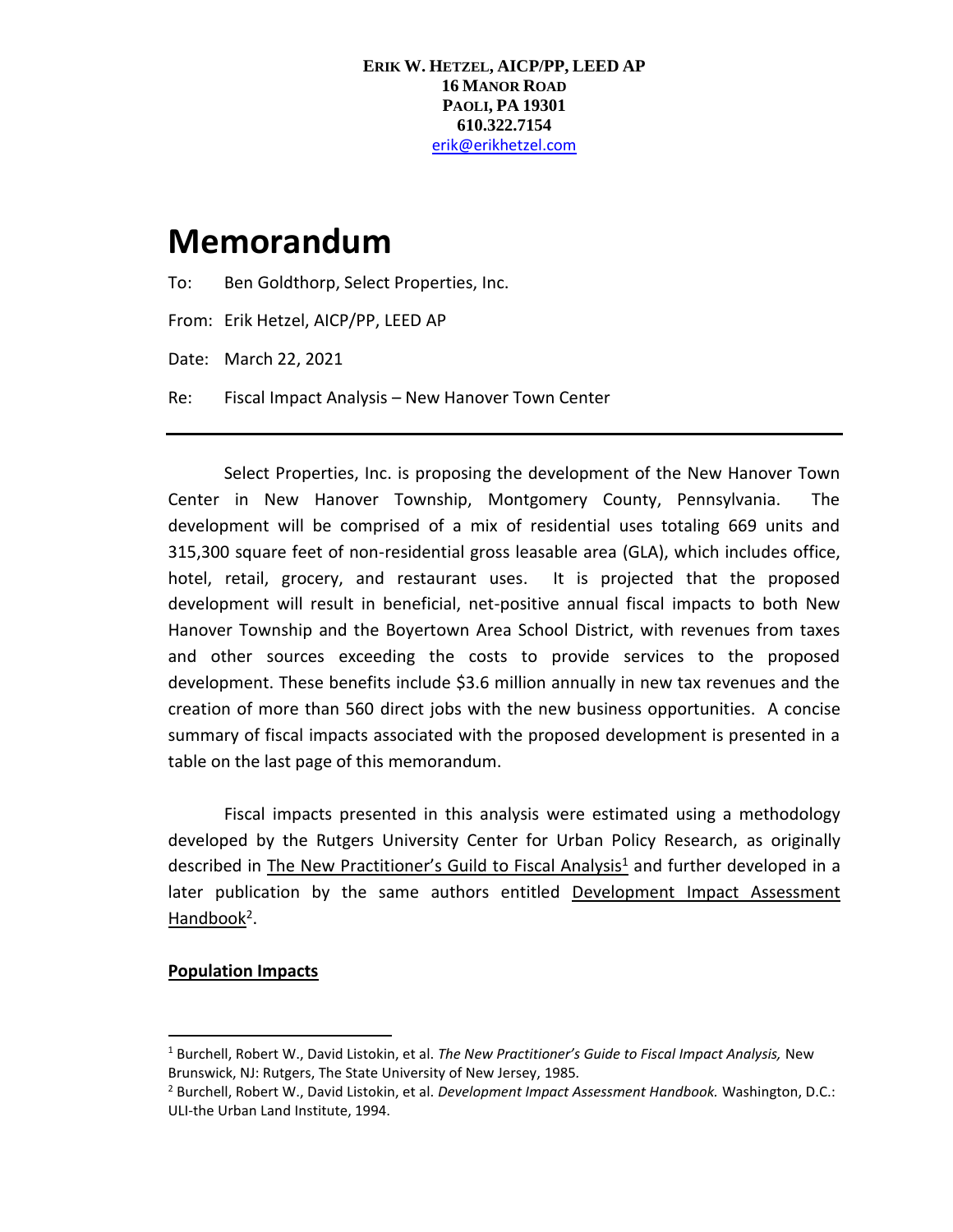An estimated 1,699 people will be living in the residential portions of the proposed development, including 99 school-aged children. These population estimates are based on demographic multipliers published by the Rutgers University Center for Urban Policy Research (2006)<sup>3</sup>. This source uses information from the U.S. Census to derive population multipliers specific to the Commonwealth of Pennsylvania, categorized by household structure type (i.e., single-family detached, single-family attached, multifamily units, etc.), and by the number of bedrooms per household.

An estimated 563 people will be directly employed working at jobs in the nonresidential portions of the proposed development. This population estimate is based on the gross leasable area of each type of nonresidential use and demographic multipliers published in the Development Impact Assessment Handbook, referenced previously.

## **Economic Impacts**

The proposed development will have a beneficial economic "ripple effect" in the local economy, as the new residents and employees use goods and services in and around New Hanover Township. In addition, the development phase of the project will provide construction jobs and result in construction-related consumption expenditures in the local and regional economies. These impacts are not reflected in the summary table of annual impacts included in this memorandum but will provide economic benefits over and above the annual revenues described therein.

### **Annual Fiscal Impacts**

The estimated net positive fiscal impact in terms of projected revenues over costs for New Hanover Township is expected to be over \$187,000 annually at project completion. The estimated net positive fiscal impact to the Boyertown Area School District is projected to be more than \$3.4 million per year. The combined net positive fiscal impact for both taxing authorities is estimated at over \$3.6 million annually. Not included in these annual estimates are significant real estate transfer fees that will be paid on the initial sales of every unit from the builder to the first homeowners. The table on the next page summarizes the annual fiscal impacts to the Township and School District.

<sup>3</sup> Burchell, Robert W., David Listokin, et al. *Residential Demographic Multipliers (Pennsylvania)*. New Brunswick, New Jersey: Center for Urban Policy Research, Edward J. Bloustein School of Planning and Public Policy - Rutgers, the State University of New Jersey (2006).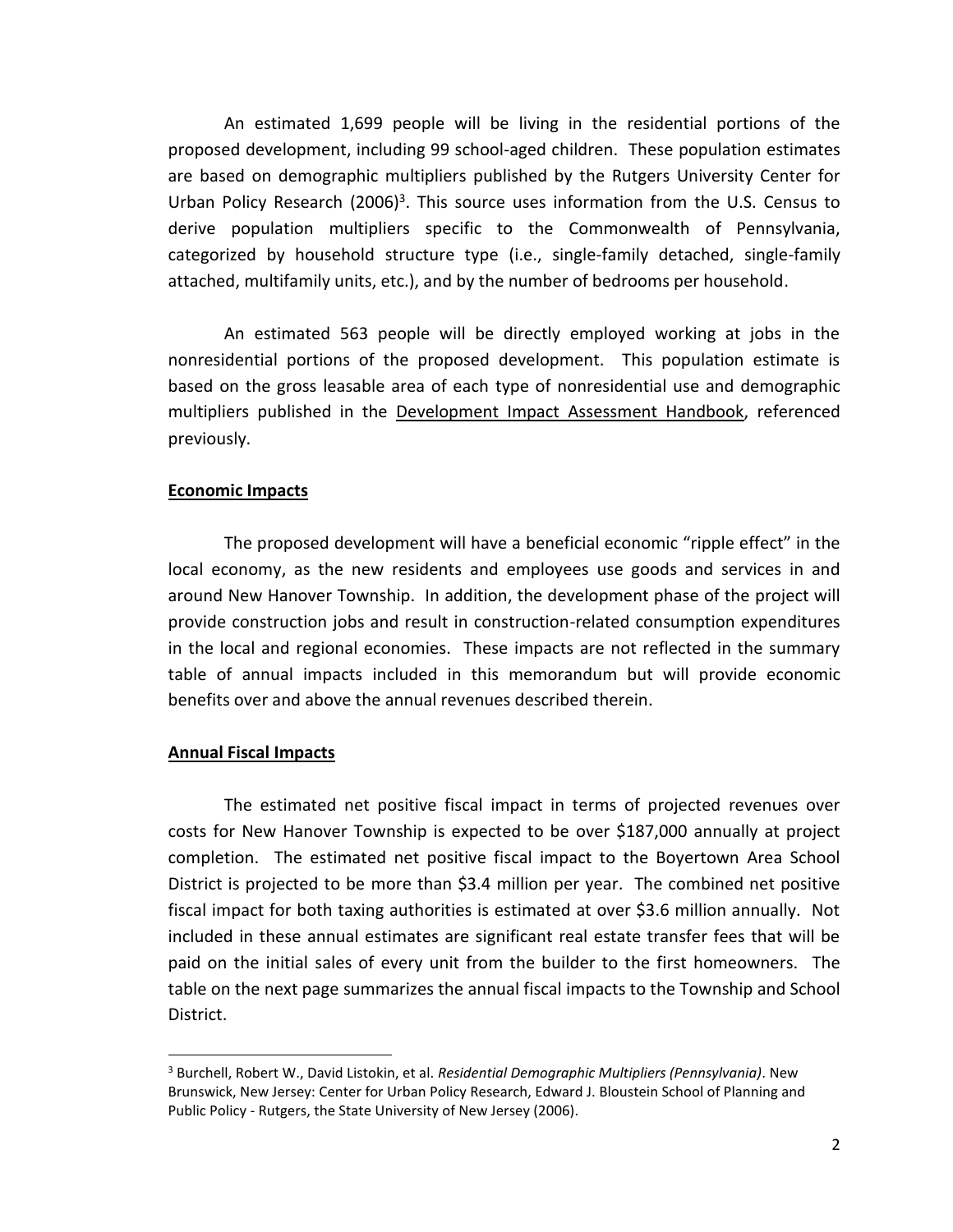# **Summary of Annual Fiscal Impacts**

|                                                                                 | <b>RESIDENTIAL</b> |                  |                                  |                               |     |               |                                    |                     |                    |            |         | <b>NON-RESIDENTIAL</b> |                     |                      |                                  |                        |                      |                    |                                       |  |
|---------------------------------------------------------------------------------|--------------------|------------------|----------------------------------|-------------------------------|-----|---------------|------------------------------------|---------------------|--------------------|------------|---------|------------------------|---------------------|----------------------|----------------------------------|------------------------|----------------------|--------------------|---------------------------------------|--|
|                                                                                 |                    | Detached         | Age-Restricted<br>Village        |                               |     | <b>Atrium</b> |                                    | <b>Mixed Use</b>    | <b>TOTAL</b>       |            |         |                        | Hotel               |                      |                                  |                        |                      | <b>TOTAL NON-</b>  | <b>TOTAL</b><br>Residential +<br>Non- |  |
|                                                                                 |                    | <b>Dwellings</b> | Homes                            | Twins                         |     | Homes         | <b>Townhomes</b>                   | <b>Multi-Family</b> | <b>RESIDENTIAL</b> |            |         | Office                 | 240 Rooms           | Retail               | Grocery                          | Restaurant             |                      | <b>RESIDENTIAL</b> | Residential                           |  |
| <b>Residential Units</b>                                                        |                    | $\overline{2}$   | 189                              | 98                            |     | 81            | 285                                | 14                  | 669                |            |         | $\Omega$               | $\Omega$            | $\Omega$             | $\Omega$                         | $\Omega$               |                      | <sup>n</sup>       | 669                                   |  |
| Non-Residential Square Feet                                                     |                    | $\Omega$         | $\Omega$                         | $\Omega$                      |     | $\mathbf 0$   | $\Omega$                           | $\Omega$            | $\Omega$           |            |         | 16,800                 | 139,100             | 74,400               | 68,000                           | 17,000                 |                      | 315,300            | 315,300                               |  |
| Value per Unit/Square Foot                                                      |                    | \$475,000        | \$475,000                        | \$350,000                     |     | \$325,000     | \$325,000                          | \$325,000           |                    |            |         | \$200                  | \$175               | \$200                | \$200                            | \$200                  |                      |                    |                                       |  |
| <b>Total Market Value</b>                                                       |                    | \$950,000        | \$89,775,000                     | \$34,300,000                  |     | \$26,325,000  | \$92,625,000                       | \$4,550,000         | \$248,525,000      |            |         | \$3,360,000            | \$24,342,500        | \$14,880,000         | \$13,600,000                     | \$3,400,000            |                      | \$59,582,500       | \$308,107,500                         |  |
| Assessed Value (approx. 46.94% of market value)                                 |                    | \$446,009        | \$42,147,887                     | \$16,103,286                  |     | \$12,359,155  | \$43,485,915                       | \$2,136,150         | \$116,678,404      |            |         | \$1,577,465            | \$11,428,404        | \$6,985,915          | \$6,384,977                      | \$1,596,244            |                      | \$27,973,005       | \$144,651,408                         |  |
| <b>Residential Population</b>                                                   |                    | $\overline{7}$   | 662                              | 218                           |     | 180           | 633                                | $\Omega$            | 1.699              |            |         | $\Omega$               | $\Omega$            | $\Omega$             | $\Omega$                         | 0                      |                      | $\Omega$           | 1,699                                 |  |
| School-Aged Children                                                            |                    | $\overline{2}$   | 0                                | 21                            |     | 17            | 60                                 | $\Omega$            | 99                 |            |         | $\Omega$               | $\Omega$            | $\Omega$             | $\Omega$                         | 0                      |                      | $\mathbf 0$        | 99                                    |  |
| Employees (Non-Residential Population)                                          |                    | $\Omega$         | 0                                | $\mathbf 0$                   |     | 0             | $\Omega$                           | $\Omega$            | $\Omega$           |            |         | 67                     | 97                  | 186                  | 170                              | 43                     |                      | 563                | 563                                   |  |
| <b>New Hanover Township</b>                                                     |                    |                  |                                  |                               |     |               |                                    |                     |                    |            |         |                        |                     |                      |                                  |                        |                      |                    |                                       |  |
| Real Estate Tax Revenue (1.587 mills)                                           | Ś.                 | 708              | -Ś<br>66,889                     | 25,556                        |     | 19,614        | 69,012<br>Ś                        | 3,390<br>Š.         |                    | 185,169    |         | 2,503                  | 18,137              | 11,087<br>Ŝ.         | l ś<br>$10,133$ \$               | 2,533                  |                      | 44,393             | 229,562<br>Š.                         |  |
| Non-Property Tax Revenue                                                        |                    | 240              | 22,636<br>$\zeta$                | 9,878                         |     | 7,908         | 27,824<br>\$                       | 1,291               |                    | 69,777     | Ś       | 426                    | 3,089<br>Ś          | $1,888$ \$<br>Ŝ.     | $1,726$ \$                       | 431                    | \$                   | 7,561              | 77,338<br>Ś                           |  |
| Earned Income Tax Revenue (0.5%)                                                |                    | 1,416            | $66,916$ \$<br>- \$              | 52,570                        |     | 40,669        | 143,096<br>\$.                     | 7,029<br>$\zeta$    |                    | 311,698    | $\zeta$ | $\sim$                 | ¢                   | $\hat{\zeta}$        | l s<br>$\sim$                    | l \$<br>$\sim$         | Ŝ.                   | $\sim$             | 311,698<br>¢.                         |  |
| Real Estate Transfer Tax (0.5%)                                                 | ¢                  | 475              | $\zeta$<br>44,888                | 17,150                        |     | 13,163        | 46,313                             | 2,275<br>Š.         |                    | 124,263    |         | 1,680                  | 12,171              | 7,440                | l s<br>$6,800$ \$                | 1,700                  | $\zeta$              | 29,791             | 154,054                               |  |
| Local Services Tax (\$5 per worker)                                             | \$                 |                  | <sup>\$</sup>                    | Ś<br>$\overline{\phantom{a}}$ |     | $\sim$        | \$                                 | $\zeta$             |                    |            |         | 335                    | 485<br>\$           | $8,742$ \$<br>Ŝ.     | $7,990$ \$                       | 1,974                  | Ŝ.                   | 19,526             | 19,526<br>Ś                           |  |
| Act 511 Per Capita Tax (\$5 per adult resident)                                 | \$                 | 20               | Ŝ.<br>$3,305$ \$                 | 980                           | ¢   | 810           | Ŝ.<br>2,860                        | <sup>5</sup>        | <sup>5</sup>       | 7,975      | Ŝ.      | $\omega$               | Ś                   | Ŝ.<br>$\sim$         | l \$<br>$\sim$                   | l \$<br>$\sim$         | $\frac{1}{2}$        |                    | 7,975<br><sup>5</sup>                 |  |
| <b>Total Township Revenues</b>                                                  |                    | 2.859            | 204.634                          | 106.135                       |     | 82.164        | 289.105<br>Ś                       | 13,986<br>$\zeta$   |                    | 698.881    |         | 4.945                  | 33,882              | $29,157$ \$          | $26,649$ \$                      | 6.639                  |                      | 101.271            | 800,153<br>\$                         |  |
| <b>Total Township Expenditures</b>                                              |                    | (2, 211)         | $(208.934)$ \$<br>-Ś             | (68, 716)                     |     | (56, 796)     | (199, 837)<br>Ŝ.                   | ∣ \$                | $\prec$            | (536, 494) |         | (9, 131)               | (13, 230)<br>¢      | $(25, 273)$ \$<br>-Ś | $(23,099)$ \$                    | $(5,775)$ \$           |                      | (76, 507)          | <sup>\$</sup><br>(613,001)            |  |
| <b>Net Township Fiscal Impact</b>                                               | Ś.                 | 648              | $(4,300)$ \$<br>- Ś              | 37.419                        |     | 25.368        | 89,268<br>Ŝ.                       | 13,986<br>Ŝ.        |                    | 162,388    |         | (4, 186)               | 20,652              | $3.884$ S<br>- Ś     | $3.550$ $\vert$ \$               | 864S                   |                      | 24,764             | 187,152<br>Ŝ.                         |  |
| <b>Bovertown Area School District</b>                                           |                    |                  |                                  |                               |     |               |                                    |                     |                    |            |         |                        |                     |                      |                                  |                        |                      |                    |                                       |  |
| Real Estate Tax Revenue (28.2 mills)                                            | Ś.                 | 12,577           | $\hat{\zeta}$<br>1,188,570       | 454,113                       |     | 348,528       | 1,226,303<br>Ŝ.                    | 60,239              | l \$               | 3,290,331  |         | 44,485                 | 322,281<br>¢        | 197,003<br>S.        | 180,056 \$<br>l \$               | 45,014                 |                      | 788,839            | 4,079,170<br>Ś.                       |  |
| Non-Property Tax Revenue                                                        | Ś.                 | 322              | 30,382<br>- \$                   | 9.992                         |     | 8,259         | 29,059<br>\$.                      | Ś.                  |                    | 78,014     | Ŝ.      | $\omega$               | Ś                   | Ŝ.                   | -S                               | Ŝ.                     | Ŝ.                   | $\sim$             | -Ś<br>78,014                          |  |
| Intergovernmental Revenue                                                       |                    | 11,423           | $\hat{\zeta}$<br>$\sim$          | 115,241<br>Ŝ                  |     | 95,250        | 335,140<br>Ś                       | $\zeta$<br>$\sim$   | Ŝ.                 | 557,054    | Ŝ.      | ÷.                     | $\zeta$             | Ŝ.<br>$\overline{a}$ | $\mathsf{S}$                     | l \$                   | \$.                  |                    | 557,054                               |  |
| Earned Income Tax Revenue (0.5%)                                                |                    | 1,089            | 51,474<br>- \$                   | 40,439                        |     | 31,284        | Ś<br>110,074                       | 5,407<br>$\zeta$    |                    | 239,768    | $\zeta$ | $\sim$                 | ¢                   | $\zeta$              | l \$<br>$\overline{\phantom{a}}$ | l s                    | $\mathsf{S}$         | $\sim$             | 239,768<br>$\zeta$                    |  |
| Real Estate Transfer Tax (0.5%)                                                 | \$                 | 475              | 44,888<br>-Ś                     | 17,150<br>.S                  |     | 13,163        | 46,313<br>\$.                      | 2,275<br>Ŝ.         |                    | 124,263    |         | 1,680                  | 12,171              | 7,440<br>$\zeta$     | l s<br>$6,800$ \$                | 1,700                  | $\zeta$              | 29.791             | 154,054                               |  |
| Local Services Tax (\$5 per worker)                                             | Ś.                 |                  | Ŝ.<br>$\sim$                     | Ś<br>$\sim$                   |     | $\sim$        | \$                                 | $\zeta$<br>$\sim$   |                    |            |         | 335                    | 485                 | 930<br>$\zeta$       | 850 \$<br>l ś                    | 210                    | Ś                    | 2,810              | Ś<br>2,810                            |  |
| Act 511 Per Capita Tax (\$5 per adult resident)                                 | \$                 | 20               | $\dot{\mathsf{s}}$<br>$3,305$ \$ | 980                           |     | 810           | $\zeta$<br>2,860                   | $\zeta$<br>$\sim$   | $\mathsf{S}$       | 7,975      | \$.     | $\bar{a}$              | Ś                   | \$                   | l \$<br>$\sim$                   | l \$<br>$\blacksquare$ | \$                   |                    | 7,975<br>\$                           |  |
| Section 679 Per Capita Tax (\$5 per adult resident)                             | \$                 | 20               | $\zeta$<br>$3,305$ \$            | 980                           | ¢   | 810           | Ŝ.<br>2,860                        | $\zeta$             | <sup>\$</sup>      | 7,975      | Ŝ.      | $\sim$                 | ς.                  | Ŝ.                   | Ŝ.                               | Ŝ.                     | Ŝ.                   |                    | 7,975<br>\$                           |  |
| <b>Total School District Revenues</b>                                           | Ś                  | 25,927           | 1,321,924<br>S.                  | 638.895                       |     | 498.104       | 1,752,608<br>Ŝ.                    | 67,922<br>Š.        | l \$               | 4,305,379  |         | 46,500                 | 334,937<br>Ś        | 205,373<br>Ŝ.        | 187,706 \$<br>Ŝ.                 | 46,924                 | Ś.                   | 821,440            | 5,126,819<br>Ŝ.                       |  |
| <b>Total School District Expenditures</b>                                       |                    | (34, 853)        | -Ś                               | (351,608)                     |     | (290, 615)    | \$(1,022,534)                      |                     | \$(1,699,610)      |            |         |                        |                     |                      | ¢                                |                        | $\ddot{\phantom{0}}$ |                    | \$(1,699,610)                         |  |
| <b>Net School District Fiscal Impact</b>                                        |                    | (8,927)          | 1,321,924<br>- Ś                 | 287,287<br>l S                |     | 207,489       | 730,074<br>Ŝ.                      | 67,922<br>.s        | - Ś                | 2,605,769  |         | 46,500                 | 334,937             | 205,373<br>¢.        | 187,706 \$<br>۱s                 | 46,924                 | Ŝ.                   | 821,440            | \$3,427,209                           |  |
| <b>Total Development-Generated Revenues</b><br>(Township + School District)     | Ś.                 | 28,785           | $1,526,558$ $\frac{1}{5}$<br>. Ś | 745.029                       | Ś.  | 580.268       | 2,041,713<br>Ŝ.                    | 81.907<br>۱Ś.       | ١s٠                | 5.004.260  | Ŝ.      | 51,444                 | Ś.<br>368,819       | 234,530<br>- Ś       | $214,355$ $\frac{1}{5}$<br>۱Ś    | 53.563                 | Ś.                   | 922.711            | \$5,926,972                           |  |
| <b>Total Development-Generated Expenditures</b><br>(Township + School District) | \$.                | (37,064)         | (208, 934)<br>- Ś                | $(420, 324)$ \$<br>١s         |     |               | $(347, 411)$ \$ $(1, 222, 371)$ \$ |                     | \$ (2,236,104)     |            |         | (9, 131)               | Ś.<br>$(13,230)$ \$ | $(25, 273)$ \$       | $(23,099)$ \$                    | $(5,775)$ \$           |                      | (76, 507)          | \$ (2,312,611)                        |  |
| <b>Total Net Annual Fiscal Impact</b>                                           |                    | $(8,279)$ \$     | $1,317,624$   \$                 | 324.705                       | l S | 232,857       | Ŝ.<br>819,342                      | ۱Ś.<br>81,907       | l S                | 2,768,156  |         | 42,314                 | 355,589<br>Ŝ.       | 209,257<br>Ŝ.        | $191,256$ \$<br>۱s               | 47.788                 | Ŝ.                   | 846,204            | \$3,614,361                           |  |